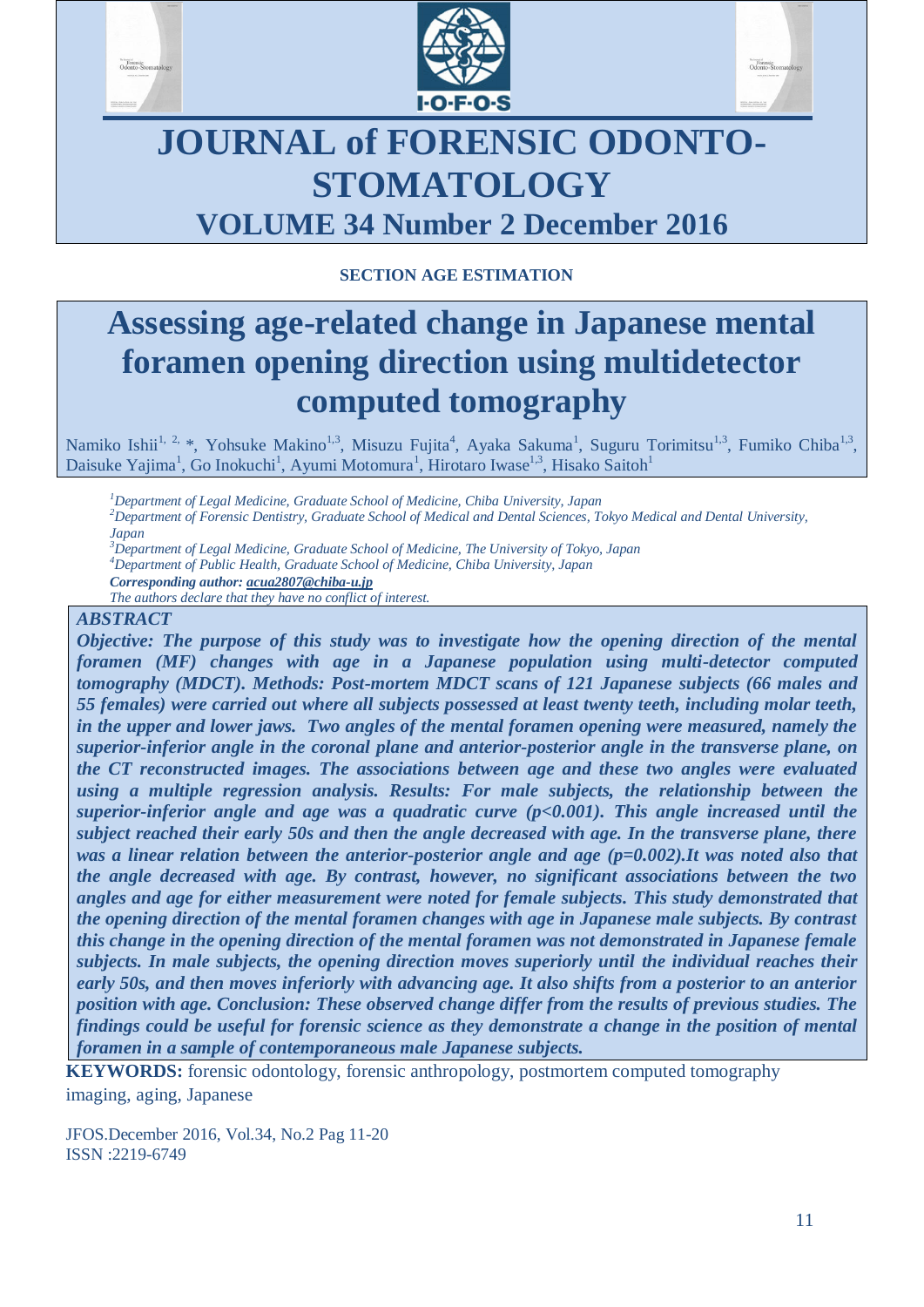Forensic<br>Orlogto, S

**Assessing age-related change in Japanese mental foramen opening direction using multidetector**

#### **computed tomography.** *Ishii et al. INTRODUCTION*

The mental foramen (MF) is located under the mandibular second premolar tooth and opens postero-superiorly. It is an exit of the mandibular canal, and the inferior alveolar nerve and blood vessels pass through it. Once they exit the MF, the nerve and vessels become MF vessels and nerves and conduct the distribution of the sensory nerve and vascular supply to the soft tissues of the chin, lower lip, and the posterior gingiva of the second mandibular molar region.<sup>1,2</sup> For this reason, the MF is an important landmark in clinical dentistry for the purposes of nerve block and dental implant or oral surgery.

In the forensic field, the MF is one of the anatomical landmarks to assist the identification of human remains, and various forensic anthropological studies of MF shape, size and position have been conducted. Amorim et al. and Apinhasmit et al. reported on the relationship between MF location and sex in dry mandibular bone.3,4 Cutright et al. described racial trends in MF position by examining skulls.<sup>5</sup> With regard to changes in MF due to aging, Gershenson et al. evaluated the MF location in dry mandibles and reported that MF changed with age.<sup>6</sup> Kamijyo<sup>7</sup> and Takenoshita<sup>8</sup> measured Japanese dry mandibular bone to examine age-related changes of MF by performing macroscopic observations.

Computed tomography (CT) is a suitable modality for observing hard tissue and has been widely used in the field of medicine, including clinical dentistry (e.g., dental implants and maxillofacial surgery). It has also been used to evaluate the mandibular canal  $\frac{\text{after}}{\text{after}}$  (??) the MF.<sup>9</sup> The use of CT is also becoming more common in the practice and study of forensic medicine.<sup>10-</sup>

 $\frac{13}{13}$  Postmortem CT images taken in a forensic field are also applied to some anthropological studies. $\frac{11}{10}$  However, no studies have focused on the change of the MF with age using MDCT. In the present study the opening direction of MF in

Japanese subjects was evaluated using multi-detector raw computed tomography (MDCT) and assessed whether it changed with age.

## *MATERIALS AND METHODS*

Cadavers scheduled to undergo forensic autopsies were examined between January 2010 and February 2014 at the department of Legal Medicine of Chiba University. The cadavers used in this study were selected from Japanese subjects who had at least 20 remaining teeth including molar teeth in the upper and lower jaws. Edentulous cases and cases where the loss of [posterior teeth had led to occlusal collapse were excluded. The cadavers with mandibular asymmetries and fractures were also excluded. In total, MDCT was used to measure the angles of the opening direction of the MF in 121 cadavers (66 males and 55 females). The present study gained the approval of the ethics committee of Chiba University. The sex and age distributions are provided in Table 1.

Prior to forensic autopsy, postmortem MDCT scans (16-section MDCT scanner, Eclos, Hitachi Ltd, Tokyo, Japan) were carried out using the following protocol; 0.625 mm collimation, 0.63mm reconstruction interval, 120 kV tube voltage, 200 mA tube current, and 1 r/s rotation time. Image processing was performed on a radiological work-station (SYNAPSE VINCENT, Fujifilm, Tokyo, Japan). Firstly the mandibular plane was defined as a three-dimensional (3D) image on the work-station denoted by tangent lines drawn from the nadir of the mental region in the median sagittal plane (Me) to the right and left mandibular inferior margins (Fig. 1). The perpendicular and parallel planes were the reconstructed on the basis of this mandibular plane then the "coronal" and "transverse" planes were defined to observe and measure the MF. The coronal plane was defined as the plane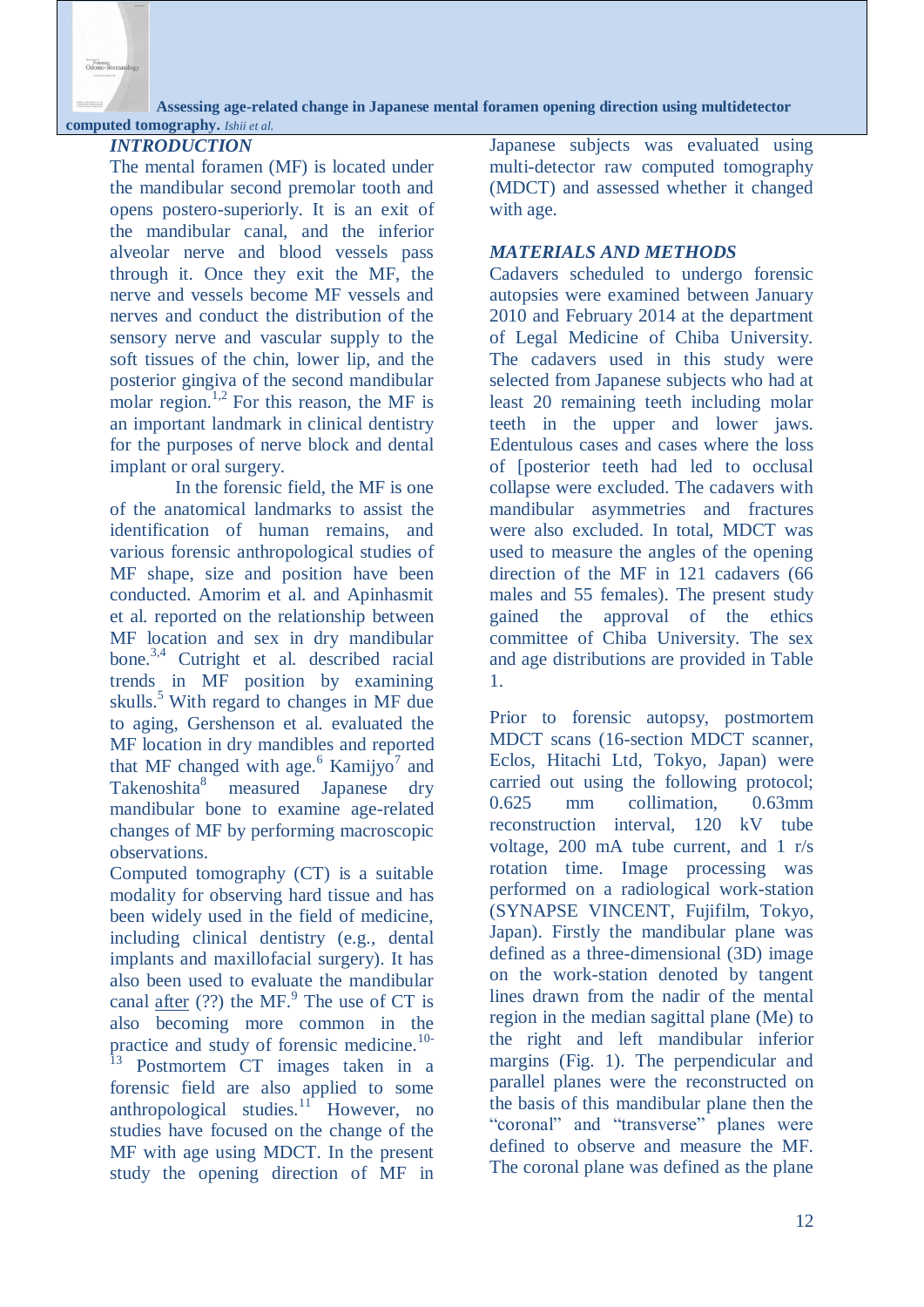

 **Assessing age-related change in Japanese mental foramen opening direction using multidetector computed tomography.** *Ishii et al.*

that best describes the MF maximal opening of these perpendicular planes to the mandibular plane as shown in Fig. 2-A. The transverse plane was defined as the plane that best describes the MF maximal opening of these parallel planes to the mandibular plane as shown in Fig. 3-A. On each plane two parameters were measured of the MF opening direction as described below:

#### **I. Opening direction of the MF in the coronal plane (Angle θ1, Fig. 2)**

The superior-inferior angle was measured, indicating the MF opening direction based on the definition of Sasaki et al<sup>9</sup> (Fig. 2-A, B). On the coronal plane, two lines were drawn. One was Line a passing through each midpoint of the MF opening on the outside and inside of the cortical bone (Fig. 2-A, B), and the other was Line b parallel to the mandibular plane (Fig. 2-A). The angle consisting of these two lines was Angleθ1.

| Females | $\overline{2}$ | $8\,$ | $\overline{4}$ | 11 | 11 | $8\,$ | $8\phantom{1}$ | $\mathfrak{Z}$ | 55 |
|---------|----------------|-------|----------------|----|----|-------|----------------|----------------|----|
|         |                |       |                |    |    |       |                |                |    |
|         |                |       |                |    |    |       |                |                |    |

Males 8 9 10 10 10 9 8 2 66

10's 20's 30's 40's 50's 60's 70's over80's Total

Table 1: Sex and age distribution

**Fig.1:** The mandibular plane consists of the most inferior point of the chin and both mandibular inferior border.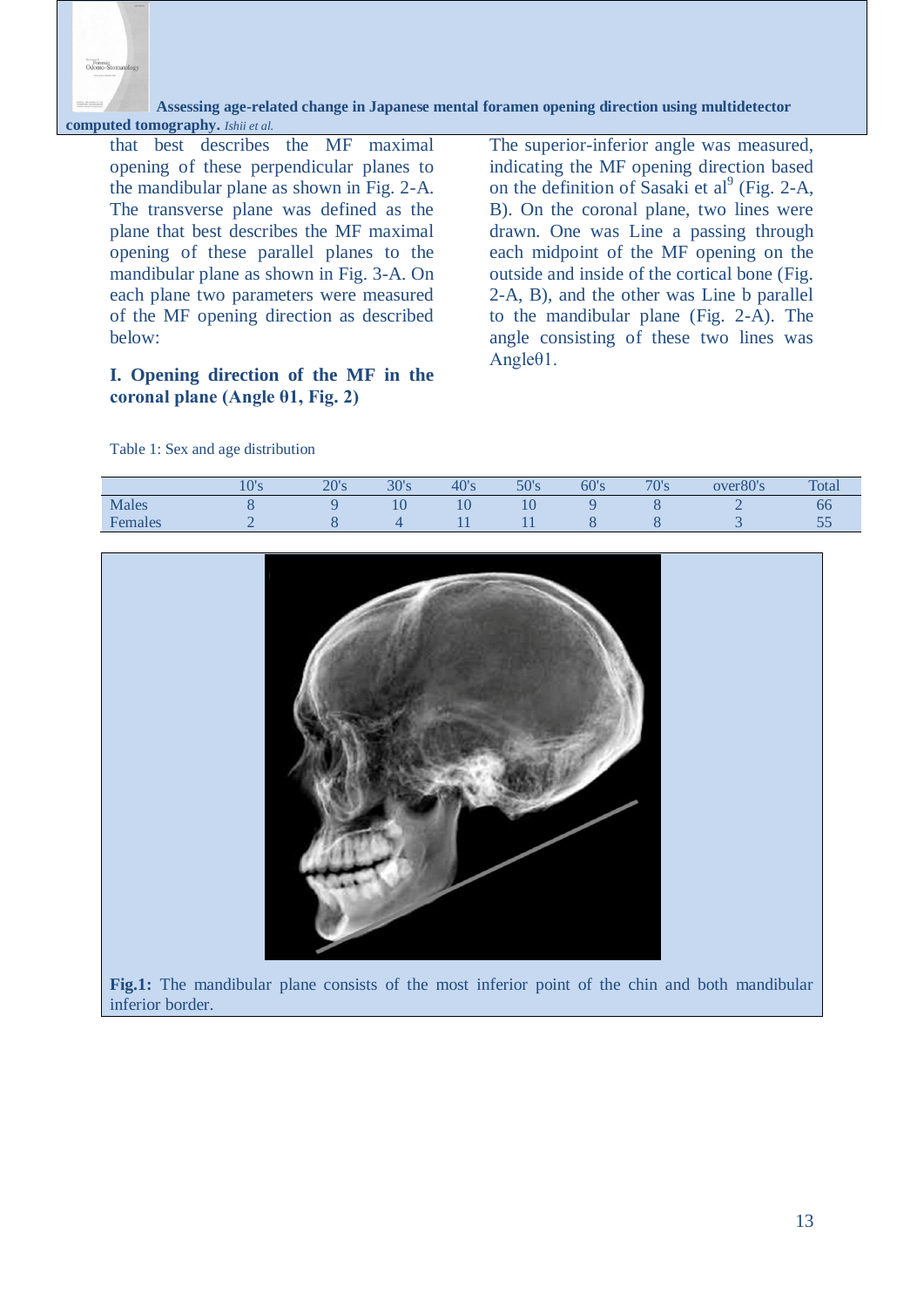

 **Behavior In Vitro Of The Dentin-Enamel Junction In Human Premolars Submitted To High Temperature: Prediction Of The Maximum Temperature Based On Logistic Regression Analysis.** *Mejía et al.*



**Fig. 2:** Opening direction of the mental foramen (MF) in the coronal plane A. the superior-inferior angle in the coronal plane consists of Line a passing through the middle of the MF and Line b parallel to the mandibular plane B. the enlarged figure of the MF maximal opening.



angle in the transverse plane consists of Line c passing through the middle of the MF and Line e perpendicular to Line d which links bilateral posterior margins of mandibular ramus. B. the enlarged figure of the MF maximal opening.

## **II. Opening direction of MF in the transverse plane (Angle θ2, Fig. 3)**

The anterior-posterior angle was measured indicating the opening direction of the MF (Fig. 3-A, B). On the transverse plane, three lines were drawn. One was Line c passing through each midpoint of the MF opening on the outside and inside of the cortical bone (Fig. 3-A, B), another was Line d linking the right and left posterior

margins of the mandibular ramus (Fig. 3- A), and the other was Line e perpendicular to line d (Fig. 3-A) . The angle consisting of Lines c and e was Angle θ2. Measurements of Angle θ1 and Angle θ2 were performed on each MF maximal opening, and by sex. In each measurement, measurements on both the left and right sides of the MF were taken, and the average of these two measurements was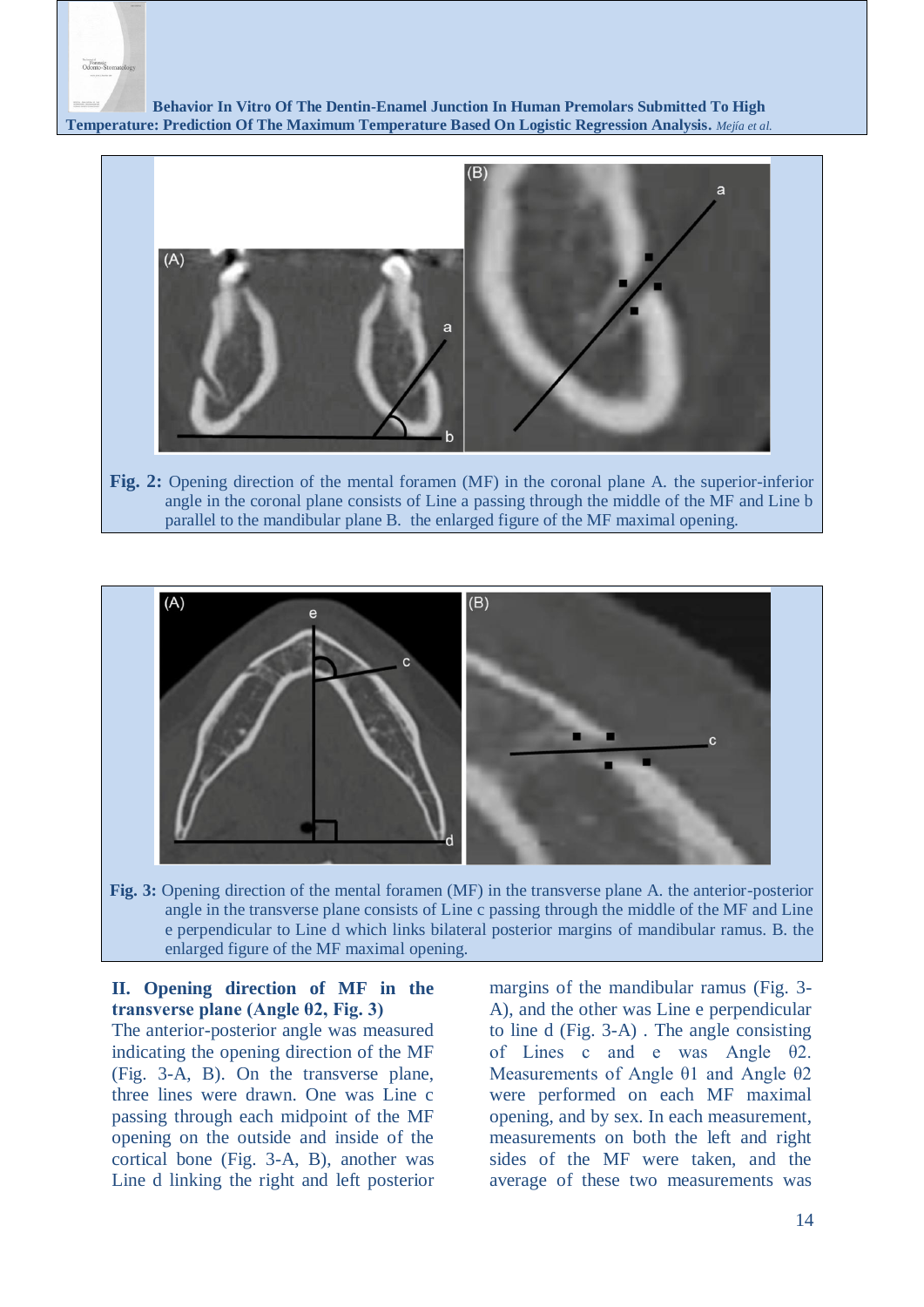**Assessing age-related change in Japanese mental foramen opening direction using multidetector**

### **computed tomography.** *Ishii et al.*

Forensic<br>Odonto-St

calculated. Two weeks later 20 MDCT images were randomly selected and MF was measured once again. The relative technical error of measurement (rTEM, %) and the coefficient of reliability (R) were calculated for estimation of the intraobserver error.14-16 It was considered that rTEM  $(\%)<$  5% and R value  $>$  0.75 was sufficiently precise.<sup>15,16</sup>

The associations between age and MF opening directions (Angles θ1 and θ2) were evaluated using multiple regression analyses. To confirm quadratic relationships age was entered into the model using a forced entry method and age square term using a forward elimination method with a threshold of  $p < 0.05$ . A  $p$ value < 0.05 was considered statistically significant. All statistical analyses were performed using IBM SPSS Statistics software version 20.0 (IBM Corporation, Armonk, NY, USA).

#### *RESULTS*

Using post-mortem MDCT images of 121 Japanese cadavers, age-related changes in the opening direction of the MF in the coronal plane (Angle θ1) and transverse plane (Angle θ2) were investigated. The intra-observer measurement error of Angle θ1 was expressed as rTEM =2.60% and R=0.99 (95% confidence interval 0.966~0.994). In Angle  $\theta$ 2, it was rTEM = 4.20% and R =0.97 (95% confidence interval 0.919~0.987). These results were within accepted standards.

In females, no significant association was demonstrated  $(p = 0.709)$  between age and Angle θ1 (Table 2). No significant association was demonstrated  $(p = 0.392)$ between age and Angle θ2 (Table 3).

However, when the association of age and the opening direction of MF in the coronal plane of male subjects was examined, the age-squared term was significant (*p* < 0.001) for the change of Angle θ1.

Notably, the relationship between them was quadratic curvilinear (Fig. 4). The regression equation that explained the change of Angle θ1 with age was as follows: Angle  $\theta$ 1 = 24.06 – 0.01  $\times$  (age)<sup>2</sup>  $+$  1.04  $\times$  age, and the coefficient of determination (adjusted R<sup>2</sup>) was 0.178 (Table 2). Based on the quadratic curve obtained from the regression equation, Angle θ1 increased until subjects reached their early 50s and thereafter decreased with age.

In the transverse plane, the age was significant ( $p = 0.002$ ) for the change of Angle θ2. The relationship between age and the opening direction of the MF (Angle θ2) of males exhibited a linear relationship (Fig. 5). The regression equation of age-related change of Angle θ2 was as follows: Angle  $\theta$ 2 = 86.57 – 0.26  $\times$ age, and adjusted  $\overline{R}^2$  was 0.131 (Table 3). This regression equation demonstrated that Angle θ2 decreased with age.

#### *DISCUSSION*

The purpose of the present study was to assess how the opening direction of the MF changed with age in a dentate Japanese population sample with no occlusal abnormalities as a result of the loss of posterior molar teeth using MDCT. The present study demonstrated agerelated changes in MF opening directions in male subjects. By contrast no agerelated changes were demonstrated in MF opening directions in female subjects.

Unlike the results for male subjects, no significant correlations between age and the opening direction of the MF in the coronal or transverse plane was detected for female subjects. In this present study it is recognized that only a limited number of young female subjects were included in the sample size. It is recognized that the muscles (including those responsible for occlusal force) are weaker in females than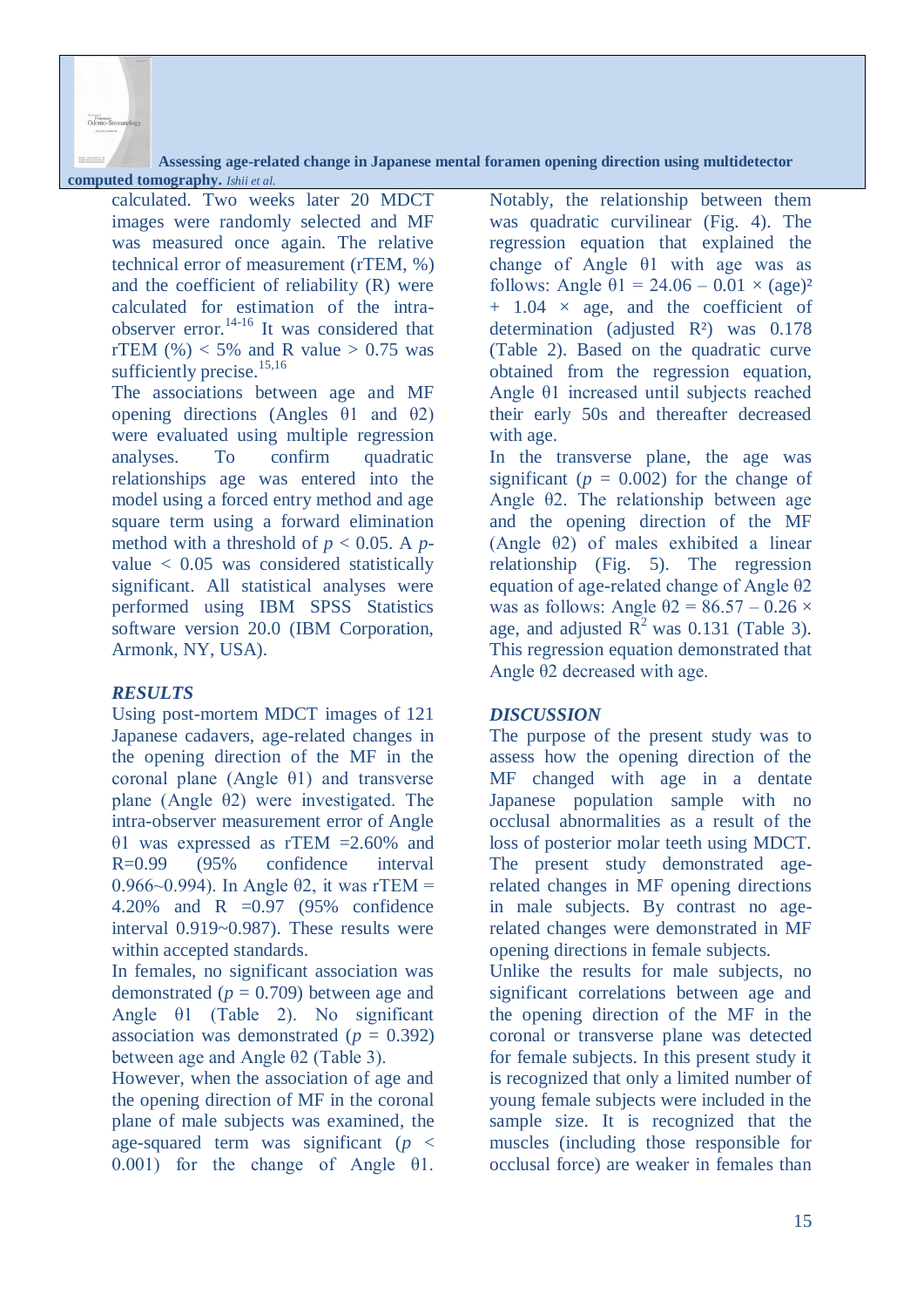**Assessing age-related change in Japanese mental foramen opening direction using multidetector computed tomography.** *Ishii et al.*

in males. Utsuno et al. reported that facial soft thickness differences were greater in females than that in the case of males. $17$  It is considered that there is more variation in the individual cranial morphologies of female subjects compared to the individual cranial morphologies of male subjects. This may offer an explanation for the gender-based differences demonstrated in the present study.

Forensic<br>Odonto - S

In male subjects, the opening direction of the MF moved superiorly part with age until the early 50s, after which time it moved inferiorly. The morphological changes in mandibular bone after middle age due to age-related periodontal disease, may have some influence on the opening direction of the MF. Similarly, the decrease in mandibular mineral content as a result of ageing might also influence this variable.<sup>19, 20</sup>

| Table 2: The relationship between age and MF opening direction in the coronal plane |  |  |  |
|-------------------------------------------------------------------------------------|--|--|--|
|-------------------------------------------------------------------------------------|--|--|--|

| Regression coefficient<br>(95% confidence interval) | <i>p</i> -value | Adjusted R <sup>2</sup> |
|-----------------------------------------------------|-----------------|-------------------------|
|                                                     |                 |                         |
| 1.044(0.513, 1.576)                                 | ${}_{0.001}$    | 0.178                   |
| $-0.010(-0.016, -0.005)$                            | ${}_{0.001}$    |                         |
|                                                     |                 |                         |
| $-0.032(-0.201, 0.137)$                             | 0.709           | $-0.016$                |
|                                                     |                 |                         |

Age was entered in the model using a forced entry method and an age squared term was entered using a forward elimination method with a threshold of *p* < 0.05.

Table 3: The relationship between age and MF opening direction in the transverse plane

|                         | Regression coefficient<br>(95% confidence interval) | <i>p</i> -value | Adjusted $R^2$ |
|-------------------------|-----------------------------------------------------|-----------------|----------------|
| Males<br>Age<br>Females | $-0.262(-0.422, -0.103)$                            | 0.002           | 0.131          |
| Age                     | $-0.082(-0.273, 0.109)$                             | 0.392           | $-0.005$       |

The opening direction of the MF tended to move anteriorly with age in males, and this finding was different from the results of previous research studies. Al-Khateeb et al. reported that the MF position of subjects in northern Jordan increased with advancing age using panoramic radiographs; specifically, there was a greater frequency of more posterior and inferior positioning.<sup>21</sup> Santini et al. also reported that the MF in mandibles of Chinese and British skulls became more distal with age. $^{22}$  In Japanese subjects, Kamijyo<sup>7</sup> and Takenoshita<sup>8</sup> performed mandibular macroscopic observations. Specifically Takenoshita<sup>8</sup> inserted needles into the MF of 40 dry mandibles from Japanese subjects to investigate the MF opening direction. Kamiiyo<sup>7</sup> and Takenoshita<sup>8</sup> reported that the MF opening moved from the anterior to posterior direction with age. The use of differing measuring methods is likely to account for discrepancies in their findings. Cutlight et al. reported that the MF of Negroid subjects were posterior compared with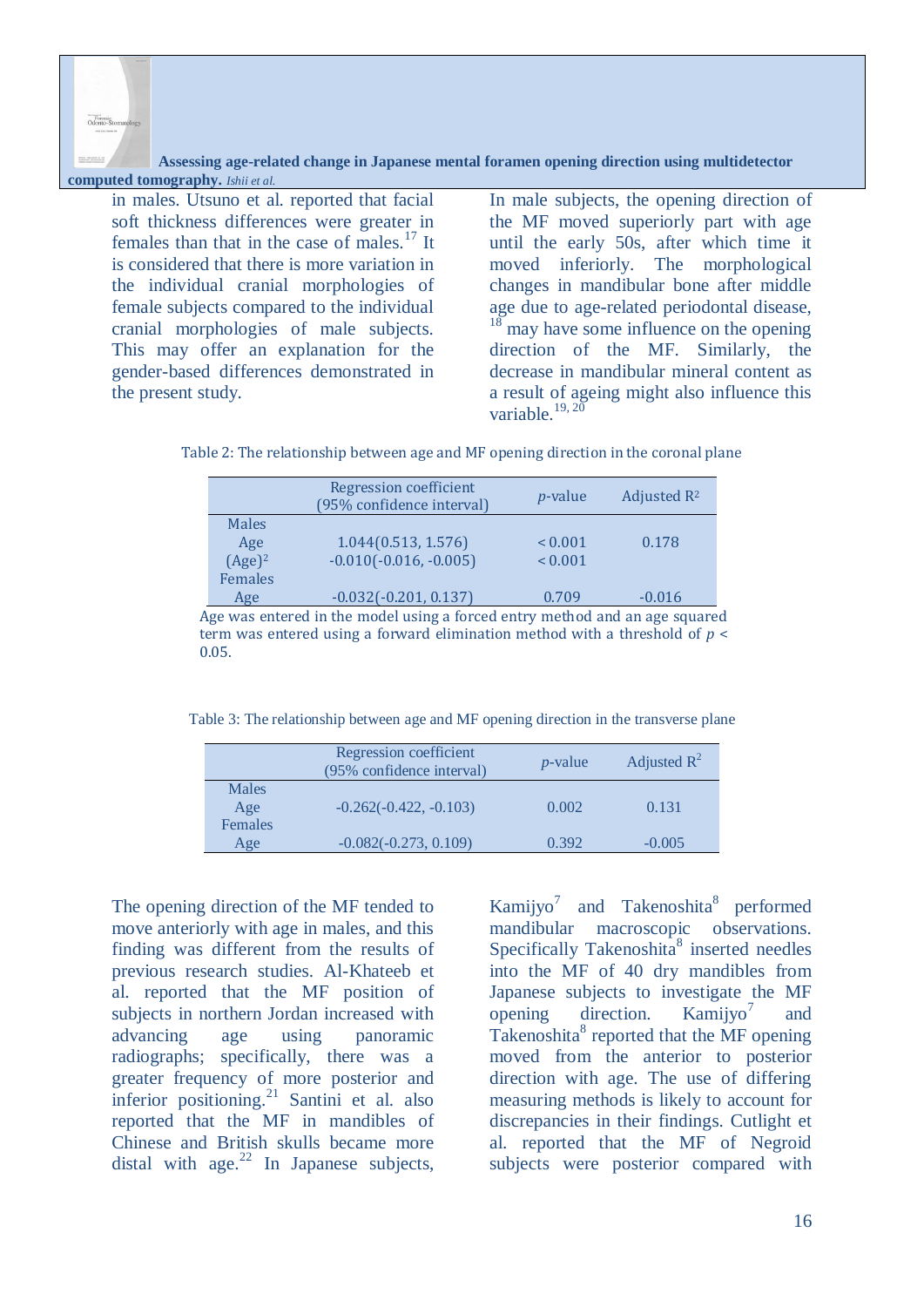Corensi

 **Assessing age-related change in Japanese mental foramen opening direction using multidetector computed tomography.** *Ishii et al.*

those in Caucasoid subjects<sup>5</sup> and that racial differences may be a factor affecting the position of the MF . It is recognized that bone formation can be influenced by dietary habits, environmental influences, and socioeconomic factors.<sup>23</sup>





With regard to the findings of Kamijyo<sup>7</sup> and Takenoshita,<sup>8</sup> both reports were published more than 30 years ago, and it is possible that their results were different

from that of the current Japanese MF cohort for the following reason. Their studies included both dentate and edentate mandibles and did not take any account of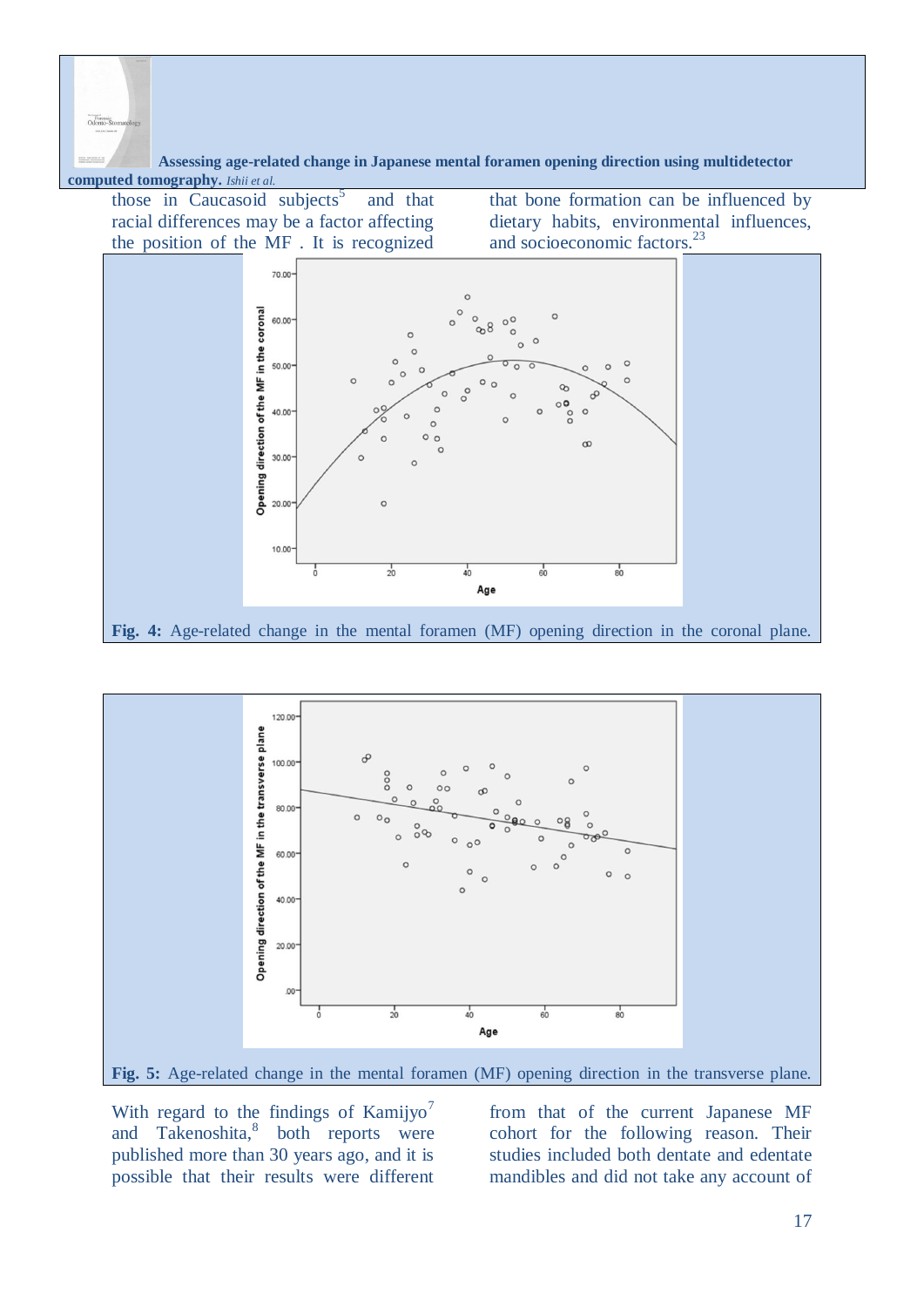**Assessing age-related change in Japanese mental foramen opening direction using multidetector**

## **computed tomography.** *Ishii et al.*

Forensic<br>Odonto-S

the effects of teeth being present. We consider this as an important consideration, in that resorption of the alveolar bone following tooth loss has a major influence on the MF opening. <sup>6</sup> The loss of teeth depends largely on personal circumstances such as, for example, the oral environment of the individual. As a consequence, it is difficult to consider that their results were solely age dependent. The present study was limited to subjects with at least 20 remaining teeth, including posterior molar teeth and, by inference, the results would not be seen to be affected by alveolar bone resorption. For this reason, it is considered that the results of this present study are more indicative of actual agerelated changes in MF position.

Several different methods have been used to assess MF position and the location of the mandibular canal in MF, including dry mandibular macroscopic observation, panoramic tomography, $24-26$  and conebeam CT  $(CBCT)$ .<sup>27-29</sup> However for assessment of the age-related change of the MF opening direction, it was considered that the use of MDCT would be the most appropriate methodology. Using macroscopic observation of MF it is necessary to dissect out the mandible. Not only is this an invasive procedure but it also time intense. Additionally the MF must be identified blindly on the inside of the cortical bone. It is difficult to decide the measurement point and this is likely to increase the error between measurements. By contrast, MDCT is a non-invasive procedure. 3D-CT images are as accurate as direct observation for purposes of measurement, $30$  and obviate the necessity for blind searching of the opening direction of the MF. Using panoramic tomography, it is not possible to obtain 3D information, and the MF cannot be viewed from different angles. Ngeow et al.<sup>25</sup> reported a weakness using dental panoramic radiographs in that the visibility of the anterior loop of the mental nerve becomes difficult to visualize due to the decreased calcification of the bone around the MF in older subjects. As a consequence, these panoramic images could not be used in the present study which involved measurement of the two angles of opening of MF in the coronal and transverse planes.

CBCT is commonly used in the field of clinical dentistry and is usually performed with the subject in a sitting position. This can present practical difficulties in research involving cadavers. However MDCT can be performed with the subject in a supine position. Compared to CBCT, MDCT is able to obtain data with less image noise and is suitable for observation of the mandibular bone. $31,32$ 

In the present study accurate and objective data using MDCT was obtained regarding the position of MF in Japanese subjects. It is accepted that there were limitations to the scope of the study. All of the subjects were Japanese, and the number of cases was small. Further studies with larger numbers of cases, including other races, are needed to clarify the relationship between age and the position of MF.

## *CONCLUSION*

The present study demonstrated that there are age-related changes apparent in MF opening direction of Japanese males. By contrast the present study demonstrated that there are no age-related changes apparent in MF opening direction of Japanese females. In the coronal plane, the opening direction of the MF moves superiorly until the early 50s, after which point, it moves inferiorly. In the transverse plane, it moves anteriorly with age. These observations differ from the results of previous studies. The findings of this present study could be relevant in the field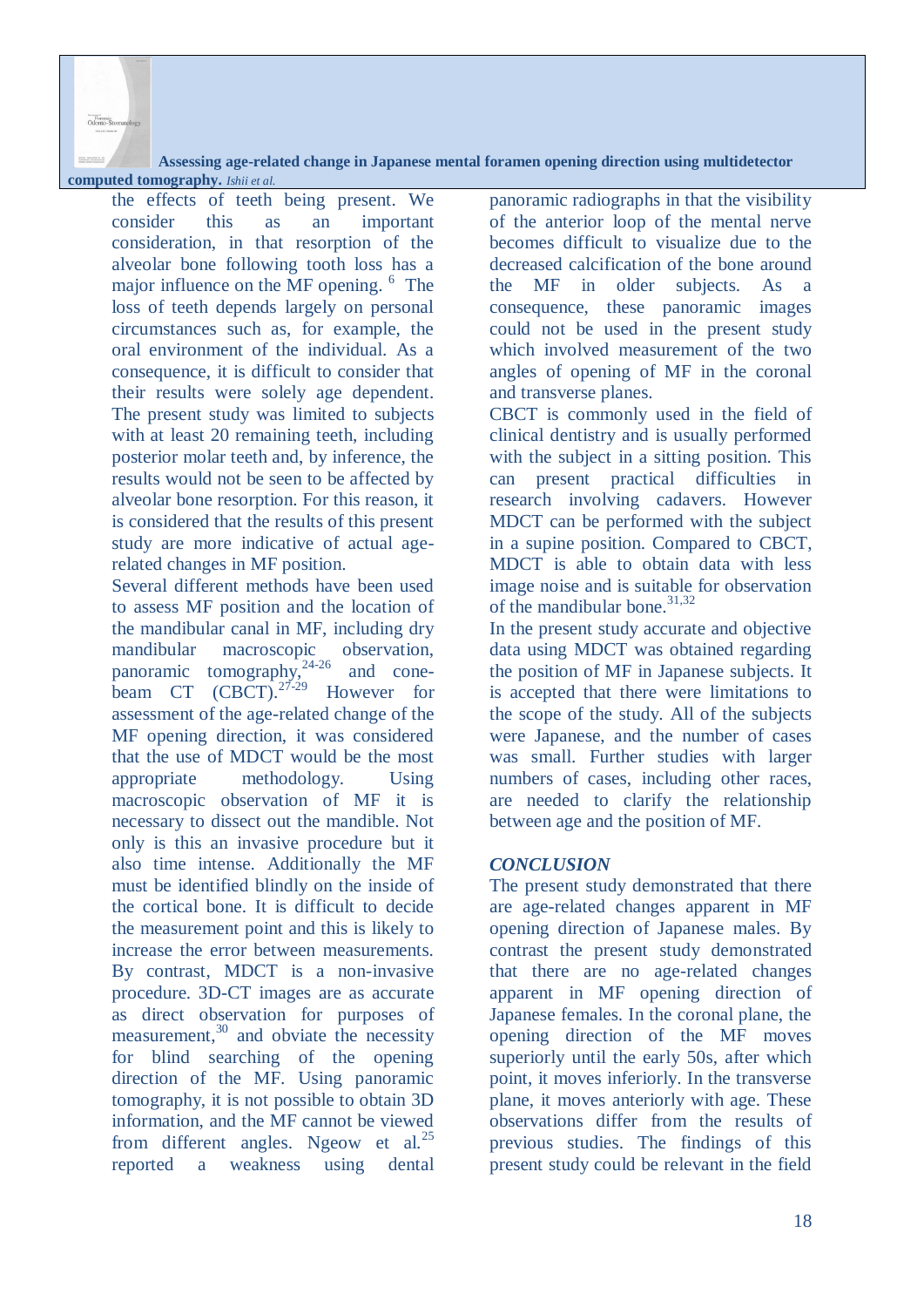

**Assessing age-related change in Japanese mental foramen opening direction using multidetector**

**computed tomography.** *Ishii et al.*

| of forensic anthropology as they indicate |  |  |  |  |
|-------------------------------------------|--|--|--|--|
| changes of the position of MF in          |  |  |  |  |
| contemporary Japanese males that may be   |  |  |  |  |

helpful in the identification of human remains.

#### *REFERENCES*

*1. Phillips JL, Weller N, Klild JC. The mental foramen: Part I. Size, orientation, and* 

*positional relationship to the mandibular second premolar. J Endod 1990;16:221–3.*

*2. Chrcanovic BR, Abreu MH, Custódio AL. Morphological variation in dentate [and edentulous](http://www.ncbi.nlm.nih.gov/pubmed/20878404) human mandibles. Surg Radiol Anat 2011;33:203–13.*

*3. Amorim MM, Prado FB, Borini CB, Bittar TO, Volpato MC, Groppo FC, et.al. The Mental Foramen Position in Dentate and Edentulous Brazilian's Mandible. Int J Morphol 2008;26:981–7.*

*4. [Apinhasmit W,](http://www.ncbi.nlm.nih.gov/pubmed?term=Apinhasmit%20W%5BAuthor%5D&cauthor=true&cauthor_uid=16642278) [Methathrathip D,](http://www.ncbi.nlm.nih.gov/pubmed?term=Methathrathip%20D%5BAuthor%5D&cauthor=true&cauthor_uid=16642278) [Chompoopong S,](http://www.ncbi.nlm.nih.gov/pubmed?term=Chompoopong%20S%5BAuthor%5D&cauthor=true&cauthor_uid=16642278) [Sangvichien S.](http://www.ncbi.nlm.nih.gov/pubmed?term=Sangvichien%20S%5BAuthor%5D&cauthor=true&cauthor_uid=16642278) Mental foramen in Thais: an anatomical variation related to gender and side. Surg Radiol Anat 2006;28:529–33.*

*5. [Cutright B,](http://www.ncbi.nlm.nih.gov/pubmed/?term=Cutright%20B%5BAuthor%5D&cauthor=true&cauthor_uid=12618976) [Quillopa N,](http://www.ncbi.nlm.nih.gov/pubmed/?term=Quillopa%20N%5BAuthor%5D&cauthor=true&cauthor_uid=12618976) [Schubert W.](http://www.ncbi.nlm.nih.gov/pubmed/?term=Schubert%20W%5BAuthor%5D&cauthor=true&cauthor_uid=12618976) An anthropometric analysis of the key foramina for maxillofacial surgery. [J Oral](http://www.ncbi.nlm.nih.gov/pubmed/?term=An+anthropometric+analysis+of+the+key+foramina+for+maxillofacial+surgery.)  [Maxillofac Surg](http://www.ncbi.nlm.nih.gov/pubmed/?term=An+anthropometric+analysis+of+the+key+foramina+for+maxillofacial+surgery.) 2003;61:354–7.*

*6. [Gershenson A,](http://www.ncbi.nlm.nih.gov/pubmed/?term=Gershenson%20A%5BAuthor%5D&cauthor=true&cauthor_uid=3739599) [Nathan H,](http://www.ncbi.nlm.nih.gov/pubmed/?term=Nathan%20H%5BAuthor%5D&cauthor=true&cauthor_uid=3739599) [Luchansky E.](http://www.ncbi.nlm.nih.gov/pubmed/?term=Luchansky%20E%5BAuthor%5D&cauthor=true&cauthor_uid=3739599) Mental foramen and mental nerve: changes with age. [Acta Anat \(Basel\)](http://www.ncbi.nlm.nih.gov/pubmed/?term=Mental+foramen+and+mental+nerve%3A+changes+with+age.+Acta+Anat+%28Basel%29) 1986;126:21–8.*

*7. Kamijyo Y. The anthropological and anatomical studies on the mental foramen in mandible of Japanese in Kyushu. In: Yamamoto K (ed.). Forensic dental medicine, 6th ed. Tokyo. Ishiyaku publishers Inc; 1993, p 177–8.* 

*8. Takenoshita Y. Developmental and age changes of mental foramen. Jpn J Oral Maxillofac Surg 1978;24:481–7.*

*9. Sasaki K, Furuya J. Relationship between ACP classification and the opening position, direction of the mental foramen and anterior loop in edentulous patients. Dent J Iwate Med Univ 2012;37:1–13.* 

*10. [Levy AD,](http://www.ncbi.nlm.nih.gov/pubmed/?term=Levy%20AD%5BAuthor%5D&cauthor=true&cauthor_uid=19465802) [Harcke HT,](http://www.ncbi.nlm.nih.gov/pubmed/?term=Harcke%20HT%5BAuthor%5D&cauthor=true&cauthor_uid=19465802) [Getz JM,](http://www.ncbi.nlm.nih.gov/pubmed/?term=Getz%20JM%5BAuthor%5D&cauthor=true&cauthor_uid=19465802) [Mallak CT.](http://www.ncbi.nlm.nih.gov/pubmed/?term=Mallak%20CT%5BAuthor%5D&cauthor=true&cauthor_uid=19465802) Multidetector computed tomography findings in deaths with severe burns. [Am J Forensic Med Pathol](http://www.ncbi.nlm.nih.gov/pubmed/?term=Multidetector+computed+tomography+findings+in+deaths+with+severe+burns.) 2009;30:137–41.*

*11. Torimitsu S, Makino Y, Saitoh H, Ishii N, Hayakawa M, Yajima D, et al. [Stature estimation in Japanese cadavers using](http://www.ncbi.nlm.nih.gov/pubmed/24262652)  [the sacral and coccygeal length measured with multidetector computed tomography.](http://www.ncbi.nlm.nih.gov/pubmed/24262652) Leg Med (Tokyo) 2014;16:14–9.*

*12. Inokuchi G, Yajima D, Hayakawa M, Motomura A, Chiba F, Torimitsu S, et al. [The utility of postmortem computed](http://www.ncbi.nlm.nih.gov/pubmed/23846906)  [tomography selective coronary angiography in parallel with autopsy.](http://www.ncbi.nlm.nih.gov/pubmed/23846906) Forensic Sci Med Pathol 2013;9:506–14.*

*13. Sakuma A, Saitoh H, Makino Y, Inokuchi G, Hayakawa M, Yajima D, et al. [Three-dimensional](http://www.ncbi.nlm.nih.gov/pubmed/22868297) visualization of composite fillings for dental [identification](http://www.ncbi.nlm.nih.gov/pubmed/22868297) using CT images. Dentomaxillofac Radiol 2012;41:515–9.* 

*14. [Ward RE,](http://www.ncbi.nlm.nih.gov/pubmed/?term=Ward%20RE%5BAuthor%5D&cauthor=true&cauthor_uid=1761648) [Jamison PL.](http://www.ncbi.nlm.nih.gov/pubmed/?term=Jamison%20PL%5BAuthor%5D&cauthor=true&cauthor_uid=1761648) Measurement precision and reliability in craniofacial anthropometry: implications and suggestions for clinical applications. [J Craniofac Genet Dev Biol](http://www.ncbi.nlm.nih.gov/pubmed/?term=Measurement%E3%80%80precision%E3%80%80and%E3%80%80reliability%E3%80%80in+craniofacial%E3%80%80anthropometry%3A+implications+and+suggestions+for+clinical+applications.) 1991;11:156–64.*

*15. [Weinberg SM,](http://www.ncbi.nlm.nih.gov/pubmed/?term=Weinberg%20SM%5BAuthor%5D&cauthor=true&cauthor_uid=15849702) [Scott NM,](http://www.ncbi.nlm.nih.gov/pubmed/?term=Scott%20NM%5BAuthor%5D&cauthor=true&cauthor_uid=15849702) [Neiswanger K,](http://www.ncbi.nlm.nih.gov/pubmed/?term=Neiswanger%20K%5BAuthor%5D&cauthor=true&cauthor_uid=15849702) [Marazita ML.](http://www.ncbi.nlm.nih.gov/pubmed/?term=Marazita%20ML%5BAuthor%5D&cauthor=true&cauthor_uid=15849702) Intraobserver error associated with measurements of the hand. [Am J Hum Biol](http://www.ncbi.nlm.nih.gov/pubmed/?term=Intraobserver+error+associated+with+measurements+of+the+hand.) 2005;17:368–71.*

*16. [Torimitsu S,](http://www.ncbi.nlm.nih.gov/pubmed/?term=Torimitsu%20S%5BAuthor%5D&cauthor=true&cauthor_uid=25466453) [Makino Y,](http://www.ncbi.nlm.nih.gov/pubmed/?term=Makino%20Y%5BAuthor%5D&cauthor=true&cauthor_uid=25466453) [Saitoh H,](http://www.ncbi.nlm.nih.gov/pubmed/?term=Saitoh%20H%5BAuthor%5D&cauthor=true&cauthor_uid=25466453) [Sakuma A,](http://www.ncbi.nlm.nih.gov/pubmed/?term=Sakuma%20A%5BAuthor%5D&cauthor=true&cauthor_uid=25466453) [Ishii N,](http://www.ncbi.nlm.nih.gov/pubmed/?term=Ishii%20N%5BAuthor%5D&cauthor=true&cauthor_uid=25466453) [Hayakawa M,](http://www.ncbi.nlm.nih.gov/pubmed/?term=Hayakawa%20M%5BAuthor%5D&cauthor=true&cauthor_uid=25466453) et al. Stature estimation in Japanese cadavers based on the second cervical vertebra measured using multidetector computed tomography[. Leg Med \(Tokyo\)](http://www.ncbi.nlm.nih.gov/pubmed/?term=Stature+estimation+in+Japanese+cadavers+based+on+the+second+cdrvical+vertebra+measured+using+multidetector+computed+tomography.) 2015;17:145–9.* 

*17. [Utsuno H,](http://www.ncbi.nlm.nih.gov/pubmed/?term=Utsuno%20H%5BAuthor%5D&cauthor=true&cauthor_uid=24509238) [Kageyama T,](http://www.ncbi.nlm.nih.gov/pubmed/?term=Kageyama%20T%5BAuthor%5D&cauthor=true&cauthor_uid=24509238) [Uchida K,](http://www.ncbi.nlm.nih.gov/pubmed/?term=Uchida%20K%5BAuthor%5D&cauthor=true&cauthor_uid=24509238) [Kibayashi](http://www.ncbi.nlm.nih.gov/pubmed/?term=Kibayashi%20K%5BAuthor%5D&cauthor=true&cauthor_uid=24509238) K. Facial soft tissue thickness differences among three skeletal classes in Japanese population[. Forensic Sci Int](http://www.ncbi.nlm.nih.gov/pubmed/24509238) 2014:236:175-80.* 

*18. Suresh R. [Prevention and Treatment of Age-related Diseases.](http://link.springer.com/book/10.1007/1-4020-5058-5) In: Rattan S, Kassem M (eds.). Aging and Periodontal Disease, New York. Springer; 2006. p 193–200.*

*19[. Choël L,](http://www.ncbi.nlm.nih.gov/pubmed?term=Cho%C3%ABl%20L%5BAuthor%5D&cauthor=true&cauthor_uid=12627111) [Duboeuf F,](http://www.ncbi.nlm.nih.gov/pubmed?term=Duboeuf%20F%5BAuthor%5D&cauthor=true&cauthor_uid=12627111) [Bourgeois D,](http://www.ncbi.nlm.nih.gov/pubmed?term=Bourgeois%20D%5BAuthor%5D&cauthor=true&cauthor_uid=12627111) [Briguet A,](http://www.ncbi.nlm.nih.gov/pubmed?term=Briguet%20A%5BAuthor%5D&cauthor=true&cauthor_uid=12627111) [Lissac M.](http://www.ncbi.nlm.nih.gov/pubmed?term=Lissac%20M%5BAuthor%5D&cauthor=true&cauthor_uid=12627111) Trabecular alveolar bone in the human mandible: a dual-energy x-ray absorptiometry study. Oral Surg Oral Med Oral Pathol Oral Radiol Endod 2003;95:364–70.*

*20[. von Wowern N.](http://www.ncbi.nlm.nih.gov/pubmed?term=von%20Wowern%20N%5BAuthor%5D&cauthor=true&cauthor_uid=3858966) In vivo measurement of bone mineral content of mandibles by dual-photon absorptiometry. Scand J Dent Res 1985;93:162–8.* 

*21. [Al-Khateeb T,](http://www.ncbi.nlm.nih.gov/pubmed/?term=Al-Khateeb%20T%5BAuthor%5D&cauthor=true&cauthor_uid=17375258) [Al-Hadi Hamasha A,](http://www.ncbi.nlm.nih.gov/pubmed/?term=Al-Hadi%20Hamasha%20A%5BAuthor%5D&cauthor=true&cauthor_uid=17375258) [Ababneh KT.](http://www.ncbi.nlm.nih.gov/pubmed/?term=Ababneh%20KT%5BAuthor%5D&cauthor=true&cauthor_uid=17375258) Position of the mental foramen in a northern regional Jordanian population. [Surg Radiol Anat](http://www.ncbi.nlm.nih.gov/pubmed/?term=Position+of+the+mental+foramen+in+a+northern+regional+Jordanian+population.+S) 2007;29:231–7.*

*22. [Santini A,](http://www.ncbi.nlm.nih.gov/pubmed?term=Santini%20A%5BAuthor%5D&cauthor=true&cauthor_uid=2349864) [Land M.](http://www.ncbi.nlm.nih.gov/pubmed?term=Land%20M%5BAuthor%5D&cauthor=true&cauthor_uid=2349864) A comparison of the position of the mental foramen in Chinese and British mandibles. Acta Anat (Basel) 1990;137:208–12.*

*23[. Bogin B,](http://www.ncbi.nlm.nih.gov/pubmed/?term=Bogin%20B%5BAuthor%5D&cauthor=true&cauthor_uid=14527631) [Rios L.](http://www.ncbi.nlm.nih.gov/pubmed/?term=Rios%20L%5BAuthor%5D&cauthor=true&cauthor_uid=14527631) Rapid morphological change in living humans: implications for modern human origins. [Comp Biochem](http://www.ncbi.nlm.nih.gov/pubmed/?term=Rapid+morphological+change+in+living+humans%3A+implications+for+modern+human+origins.)  [Physiol A Mol Integr Physiol](http://www.ncbi.nlm.nih.gov/pubmed/?term=Rapid+morphological+change+in+living+humans%3A+implications+for+modern+human+origins.) 2003;136:71–84.*

*24[. Yosue T,](http://www.ncbi.nlm.nih.gov/pubmed?term=Yosue%20T%5BAuthor%5D&cauthor=true&cauthor_uid=2771380) [Brooks SL.](http://www.ncbi.nlm.nih.gov/pubmed?term=Brooks%20SL%5BAuthor%5D&cauthor=true&cauthor_uid=2771380) The appearance of mental foramina on panoramic radiographs. I. Evaluation of patients. Oral Surg Oral Med Oral Pathol 1989;68:360–4.*